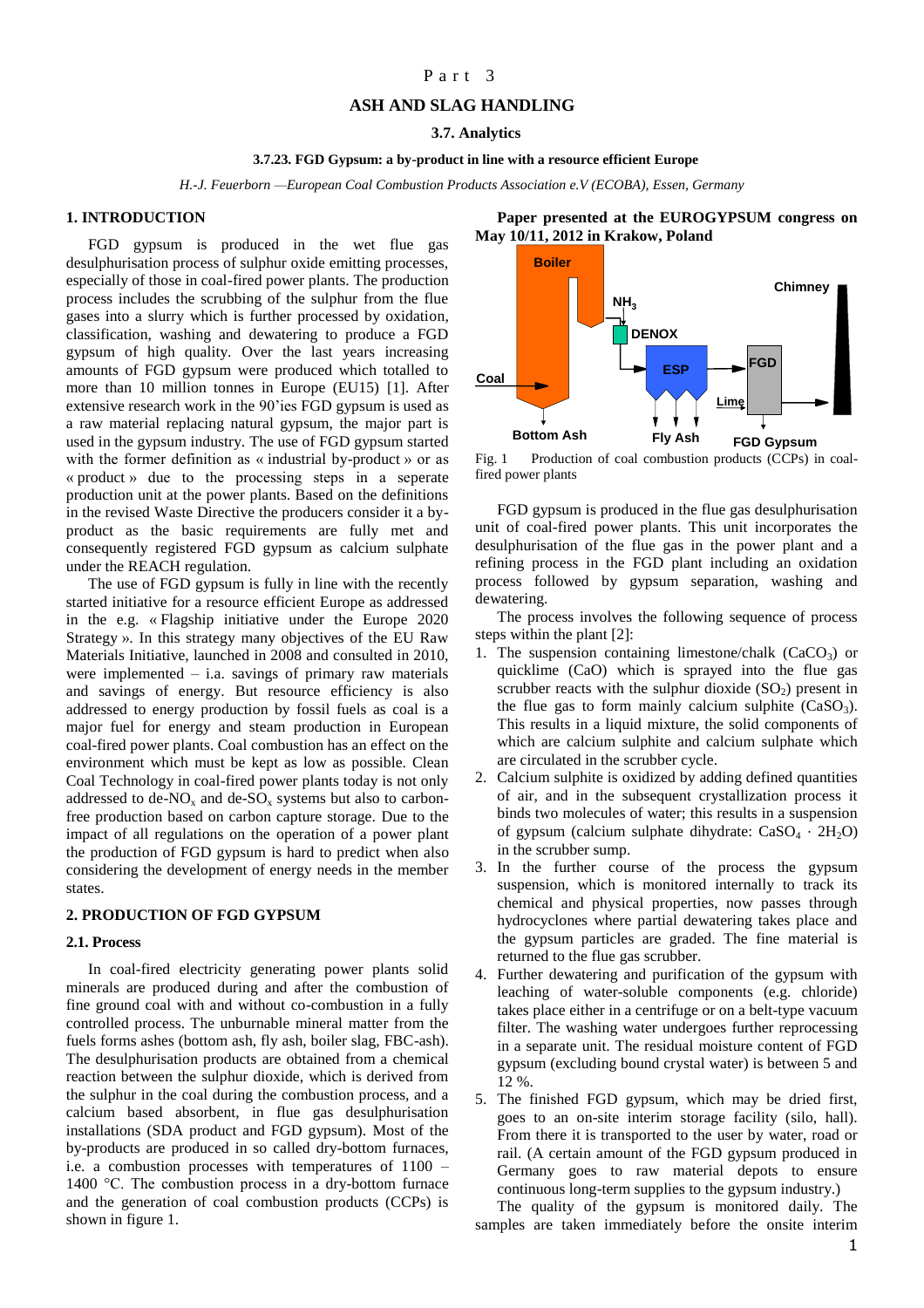store. The laboratory tests are performed in accordance with the instruction sheet "FGD gypsum – Quality Criteria and Analytical Methods" [3] and additional parameters agreed between producer and customer.

## **2.2 Produced amounts and use**

In figure 2 the development of the production of FGD gypsum from hard coal and lignite in the EU 15 member states is given. The FGD gypsum production in 2009 is only slightly reduced compared to 2008. It has to be noted that the figures from East European countries are not covered by the EU 15 statistics of ECOBA [1]. Due to the already existing FGD units in the other member states the produced amount of FGD gypsum is already higher than the figures as published by ECOBA and due to further retrofitting of power plants in the East European countries the amount of FGD gypsum is expected to increase.



Fig. 2 Development of FGD gypsum production from hard coal and lignite in EU 15 from 1993 to 2009 [1]

About 76 % of the FGD gypsum is used in the construction industry, about 7 % were used for reclamation, about 9 % were placed on depots of temporary stockpiles and about 7 % were disposed off. The figures for utilisation of FGD gypsum in the construction industry in 2009 are given in figure 3.



Fig. 3 Utilisation of FGD Gypsum in the Construction Industry in Europe (EU 15) in 2009 (Total utilisation: 10.6 million tonnes) [1]

# **3. STATUS OF FGD GYPSUM**

#### **3.1. Waste Framework Directive**

According to the European Waste Framework Directive from 1996 Coal Combustion Products (CCPs), that are all combustion residues and desulphurisation products from coal–fired power plants, have legally to be considered as waste as the primary aim of the process is the power and steam production. Since the early 90ties of the last century discussions took place on the question if in certain cases a by-product from industrial processes is covered by the definition, i.e. has to be considered as waste or if waste properties could cease at a specific stage of the managing process. A typical example is FGD gypsum, which is on one hand a residue of a pollution abatement process and on the other hand was produced from scrubber sludge by an oxidation, cleaning and drying procedure aiming at a material, which meets technical specifications of the users (gypsum and cement industry, see also [3]). After several years of discussion it was generally accepted by the authorities that FGD gypsum has ceased the waste properties after the processing in the power plant.

Within the revision of the Waste Directive the discussion on the legal definition of by-products and end-of-waste status was restarted at the European institutions and ended with the publication of a revised Waste Directive including definitions for "by-products" and "end-of-waste" status. The Directive entered into force on 12 December 2008 [4]. Member States had to adopt the measures to comply with the Directive within 24 months, i.e. by 12 December 2010. Byproducts according article 5 will from the beginning be not subject to waste legislation, end-of-waste materials are resulting from a recovery process. For both types of materials specific criteria must be met. For "by-products" according to article 5 of the Directive these criteria are:

- (a) further use of the substance or object is certain;
- (b) the substance or object can be used directly without any further processing other than normal industrial practice;
- (c) the substance or object is produced as an integral part of a production process; and
- (d) further use is lawful, i.e. the substance or object fulfils all relevant product, environmental and health protection requirements for the specific use and will not lead to overall adverse environmental or human health impacts.

Well knowing about the former acceptance of the « product »- status of FGD gypsum the industry had to realize that the new discussion did not consider the former status. Therefore, due to the criteria in the revised Waste Directive the CCP producers are of the opinion that CCPs and especially FGD gypsum are by-products as the production process is fully controlled to meet the requirements of emission regulations as well as of standards and specifications and as the product is offered to existing construction material markets for many years as a raw material [5]. In some countries and areas of the EU members FGD gypsum is accepted as product or as a by-product for specific applications. But the reasons for the by-product status are based on different argumentation and therefore does not solve the need of the industry for homogeneous evaluation across Europe.

### **3.2. REACH Regulation**

On 1st June 2007, the REACH-Regulation (Registration, Evaluation, Authorisation and Restriction of Chemicals) entered into force [6]. By this, also each producer or importer of coal combustion products (CCPs) has to register the marketed or imported substances at the European Chemicals Agency (ECHA) situated in Helsinki. Since 1 June 2008, CCPs which are not registered cannot be produced and placed on the market.

As the power plants operators consider FGD gypsum a product (or by-product) they have consequently registered FGD gypsum as calcium sulphate. The joint registration covers natural as well as FGD gypsum. The compiled results showed again that the use of calcium sulphate and also of FGD gypsum does not have any adverse environmental or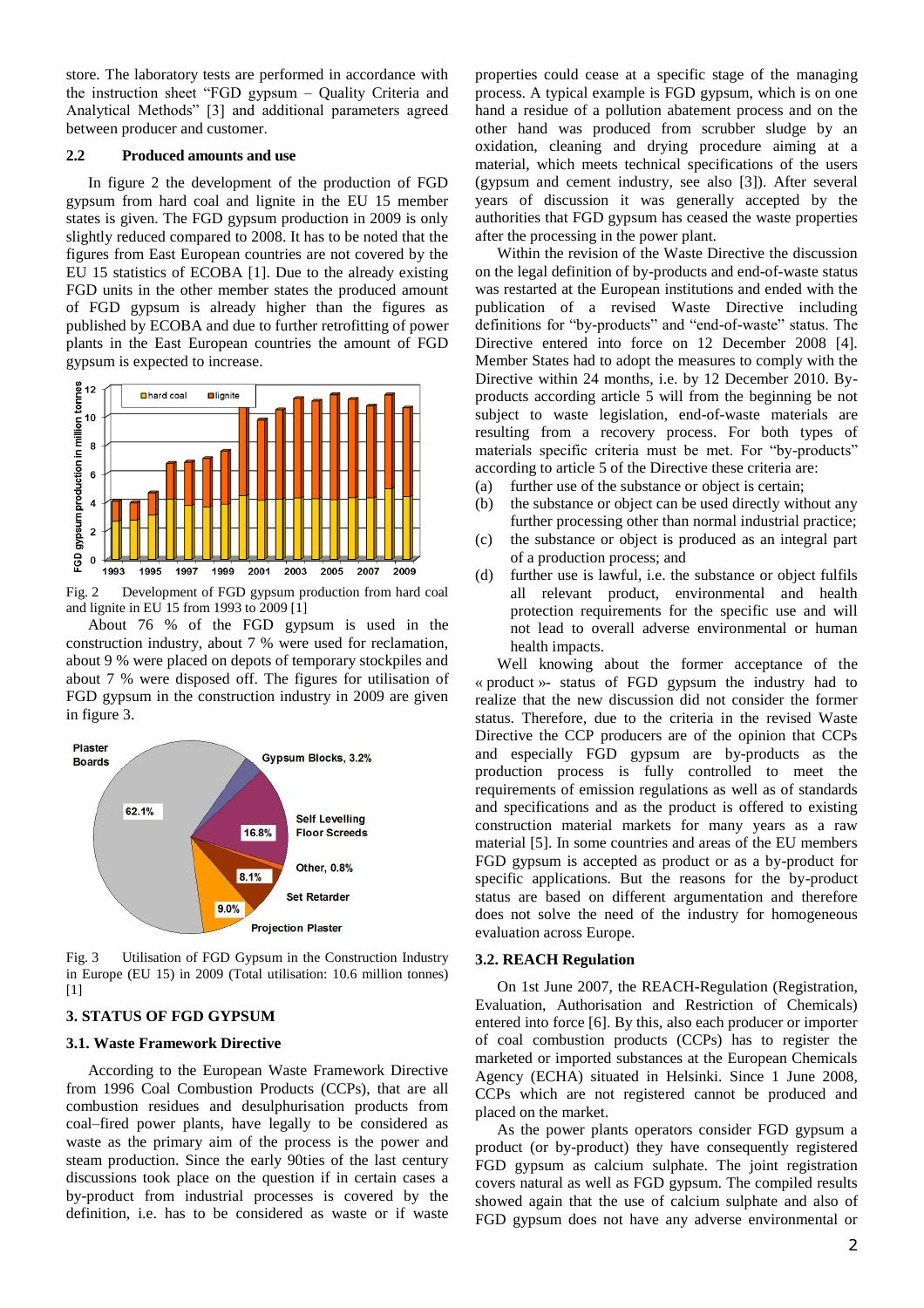human health impacts and is therefore lawful. By this, the 4th criterion on the Waste Directive is also fulfilled and the acceptance as by-product should be possible on a European level than only on regional and national level.

# **4. RESOURCE EFFICIENCY**

In 2008 the Commission launched the [EU Raw Materials](http://ec.europa.eu/enterprise/policies/raw-materials/index_en.htm)  [Initiative](http://ec.europa.eu/enterprise/policies/raw-materials/index_en.htm) (RMI) [7] as the prices in all major markets, including energy, metals and minerals, agriculture and food, are increasing over the last years. This development is based on a series of changes in global supply and demand patterns as well as short term shocks in key commodity and raw material markets. The years 2002 to 2008 were marked by a major surge in demand for raw materials, driven by strong global economic growth, particularly in emerging countries such as China. This increase in demand will be reinforced by the further rapid industrialisation and urbanisation in countries such as China, India and Brazil.

Following the publication of the first Communication in November 2008, the Commission reported to the Council on the progress made in implementing the RMI and in 2010, the preparation for a second RMI was started by the Commission which invited stakeholders to comment on a range of questions on raw materials policy issues. The results of this open consultation provided important input into the Communication on Commodities Markets & Raw Materials, which was published in February 2011. This Communication not only reported on progress made with the implementation of the RMI, but also indicated future action. It also extended the analysis to general commodity markets.

In January 26, 2011 the Commission published a communication on « A resource-efficient Europe – Flagship initiative under the Europe 2020 Strategy » [8] as natural resources underpin the functioning of the European and global economy and the quality of life. The resources include raw materials such as fuels, minerals and metals but also food, soil, water, air, biomass and ecosystems. The 2020 strategy aims to deliver smart, sustainable and inclusive growth and to create a framework for policies to support the shift towards a resource-efficient and low-carbon economy which will help us to:

- boost economic performance while reducing resource use;
- identify and create new opportunities for economic growth and greater innovation and boost the EU's competitiveness;
- ensure security of supply of essential resources;
- fight against climate change and limit the environmental impacts of resource use.

Due to this, FGD gypsum is fully in line with a resource efficient Europe as it is used as a raw material replacing natural gypsum and therefore safeguard natural gypsum resources and the environmental impacts related to its mining and processing.

# **5. CLEAN COAL TECHNOLOGY**

Aside resource efficiency for the operation of a coal-fired power plants also other legislative aspects have to be considered which can be addressed with clean coal technology. The most important decisions and their impacts on coal-fired power stations and on CCPs are described in the following.

# **5.1. Impact of Directives**

Industrial activities, including the use of coal in coal-fired power plants, have a significant impact on the environment which must be kept as low as possible. Emissions from industrial installations have therefore been subject to EUwide legislation. Individual member states may set their own national legislation but all member states must comply with EC Directives, although derogations may be permitted. The most important Directives are:

IPPC –Integrated Pollution Prevention and Control

LCPD –Large Combustion Plant Directive

IED –Industrial Emissions Directive

The [IPPC Directive](http://ec.europa.eu/environment/air/pollutants/stationary/ippc/summary.htm) [9] sets out the main principles for the permitting and control of installations based on an integrated approach and the application of best available techniques (BAT) [10]. It covers all emissions and overall plant performance.

The LCP Directive [11] aims to reduce acidification, ground level ozone and particulates by controlling the emissions of sulphur dioxide, oxides of nitrogen and dust from large combustion plants (i.e. plants with a rated thermal input of equal to or greater than 50  $MW<sub>th</sub>$ ). All combustion plants built after 1987 must comply with the emission limits in LCPD. Those power stations in operation before 1987 are defined as 'existing plants'. Existing plants can either comply with the LCPD through installing emission abatement (Flue Gas Desulphurisation) equipment or 'opt-out' of the Directive. An existing plant that chooses to 'opt-out' is restricted in its operation after 2007 and must close by the end of 2015. Due to this, several old boilers in the member states are subject to close or are retrofitted.

The IE Directive [12] is the successor of the IPPC Directive and in essence, it is about minimising pollution from various industrial sources throughout the European Union. The IED is based on several principles, namely (1) an integrated approach, (2) best available techniques, (3) flexibility, (4) inspections and (5) public participation. The IED replaces the IPPC Directive and the sectoral Directives as of 7 January 2014, with the exemption of the LCP Directive, which will be repealed with effect from 1 January 2016.



Fig. 4. EU-27 emission trends for main air pollutants [13]

As a result of these regulations the emissions from power plants are reported in the European Pollutant Release and Transfer Register (E-PRTR [13]), which replaces and improves the previous European Pollutant Emission Register (EPER). After several years of evaluation the reduction of emissions can best be shown on the example of  $SO<sub>x</sub>$  (see figure 4) as it demonstrates the largest percentage reduction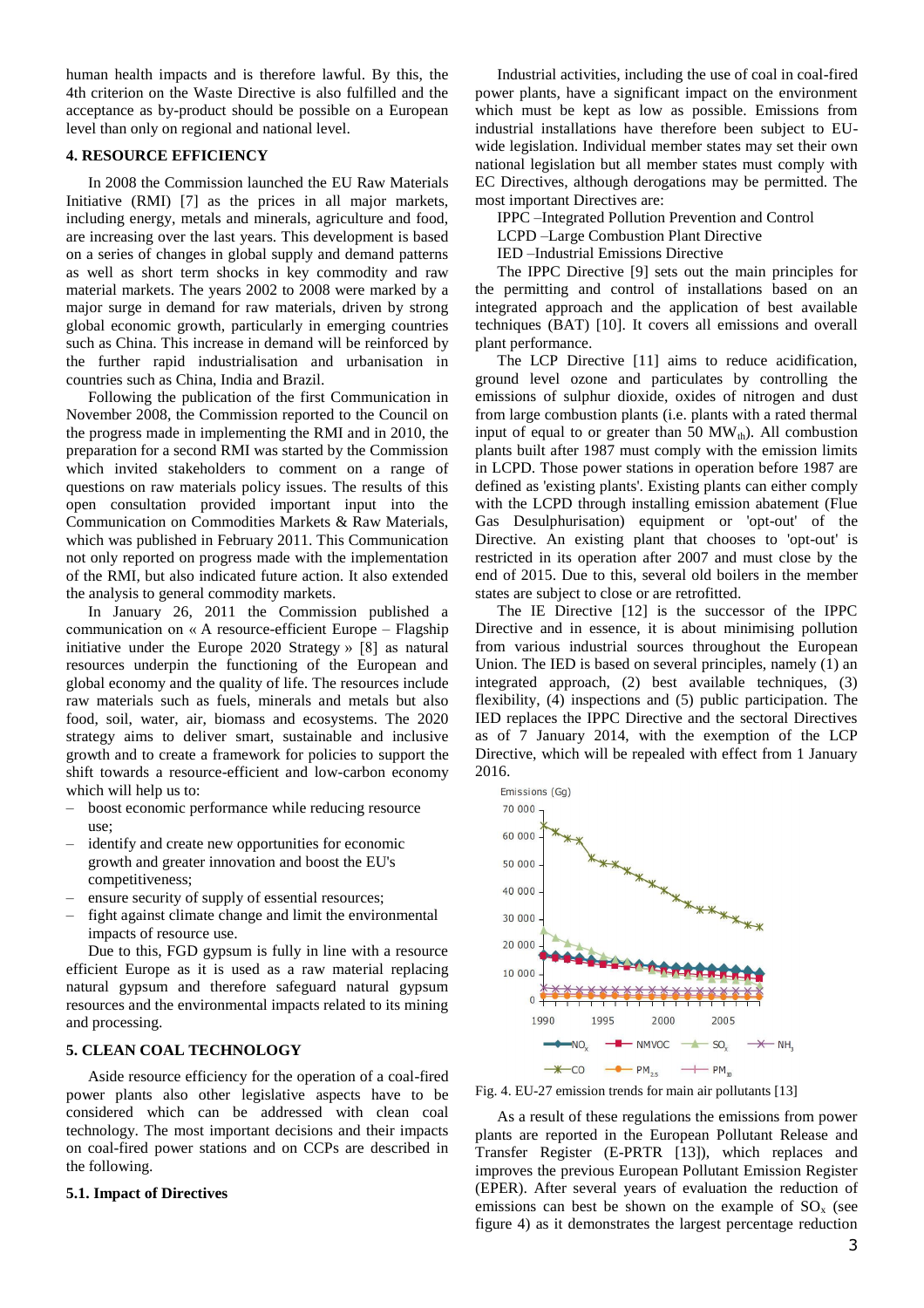of emissions since 1990 of the main pollutants across the European Union. Emissions in 2008 were 78 % less than in 1990, mostly by reduction in EU 15 countries. It is noteworthy that  $SO_x$  emissions decreased rather sharply, falling 20% in 2008 compared to 2007, mainly due to reductions reported in Bulgaria, Poland and Spain. In each of these Member States, the lower emissions were mainly due reductions reported from public power plants. For example in Spain the emission reduction was largely due to using lower amounts of coal for electricity generation and use of more natural gas and renewables such as wind, photovoltaics and biomass [14]. Together with the reduction of emissions the amount of residues from flue gas cleaning, i.e. fly ashes and FGD-gypsum, is increased.

# **5.2. Clean Coal Technology - Impact of energy plans**

On 11 December 1997, the representatives of 37 industrial countries agreed to reduce greenhouse emissions (GHC) to an average of five per cent against 1990 levels over the five-year period 2008-2012. This agreement is known as Kyoto Protocol [15] which entered force in 2005. The protocol is linked to the United Nations Framework Convention on Climate Change [16]. When the Convention encourage industrialised countries to stabilize GHG emissions, the Protocol only commits them to do so.

In December 2008, the European Parliament and the Council agreed upon the so-called "Climate and Energy Package", which entered force in 2009. The legislative package put in place what is collectively known as the EU-20-20-20 targets to be met by 2020:

Reduction of greenhouse gas emissions of at least 20 % below 1990 level,

Increasing the share of renewable energy to 20% , and

Improving the EU's energy efficiency by 20%.

With this package additional legislation was installed for promotion of the use of renewable energy (RES), geological storage of carbon dioxide and a revised Trading Scheme for greenhouse gases (GHG). From 2013, the system for allocating emission allowances will change significantly compared to the two previous trading periods (2005 to 2012). At first, the emission allowances will be distributed according to fully harmonised and EU-wide rules. At second, auctioning will become rule for the power industry, i.e. the allowances will not be any longer allocated for free.

In addition, the EU is of the opinion that there is a potential to further reduce emissions. In Article 28 of the revised EU ETS for GHG an adaptation of the already ambitious mandatory target to reduce GHG by 20 % in 2020 to a 30 % reduction is foreseen if an international agreement is reached. The European Council has also given a long-term commitment to the decarbonisation path with a target for the EU and other industrialised countries of 80 to 95 % cuts in emissions by 2050 [17]. To reach this again ambitious aim the European Commission adopted the [Communication](http://ec.europa.eu/energy/energy2020/roadmap/doc/com_2011_8852_en.pdf)  ["Energy Roadmap 2050"](http://ec.europa.eu/energy/energy2020/roadmap/doc/com_2011_8852_en.pdf) on 15 December 2011. In the Energy Roadmap 2050 the Commission explores the challenges posed by delivering the EU's decarbonisation objective while at the same time ensuring security of energy supply and competitiveness. The Energy Roadmap 2050 is the basis for developing a long-term European framework together with all stakeholders.

The instruments of the industry to reduce greenhouse gases (CHG) are on one hand the increase in energy efficiency. A most effective use of coal will on the other hand also lead to the reduction of  $CO_2$ -emission. In figure 5 the  $CO<sub>2</sub>$  reduction potential of European power plants is given together with the energy efficiency, fuel consumption and – based on this – the  $CO<sub>2</sub>$  emission. The state-of-the-art efficiency in the EU is 45 % which is going to be increased to 50 % with the construction of the new power plants. Further reduction with carbon capture storage will give higher  $CO<sub>2</sub>$  reduction rates but will counteract all efforts regarding efficiency by efficiency losses of 10 to 12 %.



Fig. 5. Power Plant efficiency and CO2 reduction potential of the European power industry [18]

With the construction of new power plants the EU member states on one hand prepare to meet the increasing demand for energy and on the other hand meet the GHG emission reduction targets. Due to the country specific situation (own coal reserves, availability of rivers for hydropower, accessibility for see trade,...) the energy plans of each country are different.

Due to the announcement of projects for the production plants by wind, hydropower, nuclear power, lignite and turf, hard coal, oil and gas the way to improve EU energy efficiency as well as to increase the share of renewable energy is shown. With the increased use of biomass in pure biomass combustion plants the load of coal-fired power plants is reduced. Together with production by other renewables like wind, solar and hydropower a change from base load to partly peak load production was observed in some countries. This has an impact on the maintenance of the power plants and therefore on production cost. Also the quality of CCPs is effected and more attention must be given to CCPs production.



Fig. 6 New power plants projects in European member states [19]

The projects for coal-fired plants - 42.565,00 MW in total- are partly already started and/or near to start energy production. The power plants will partly replace old power stations. The construction of coal-fired power plants in Germany and the Netherlands are far advanced and the first production is expected soon. The power plants in the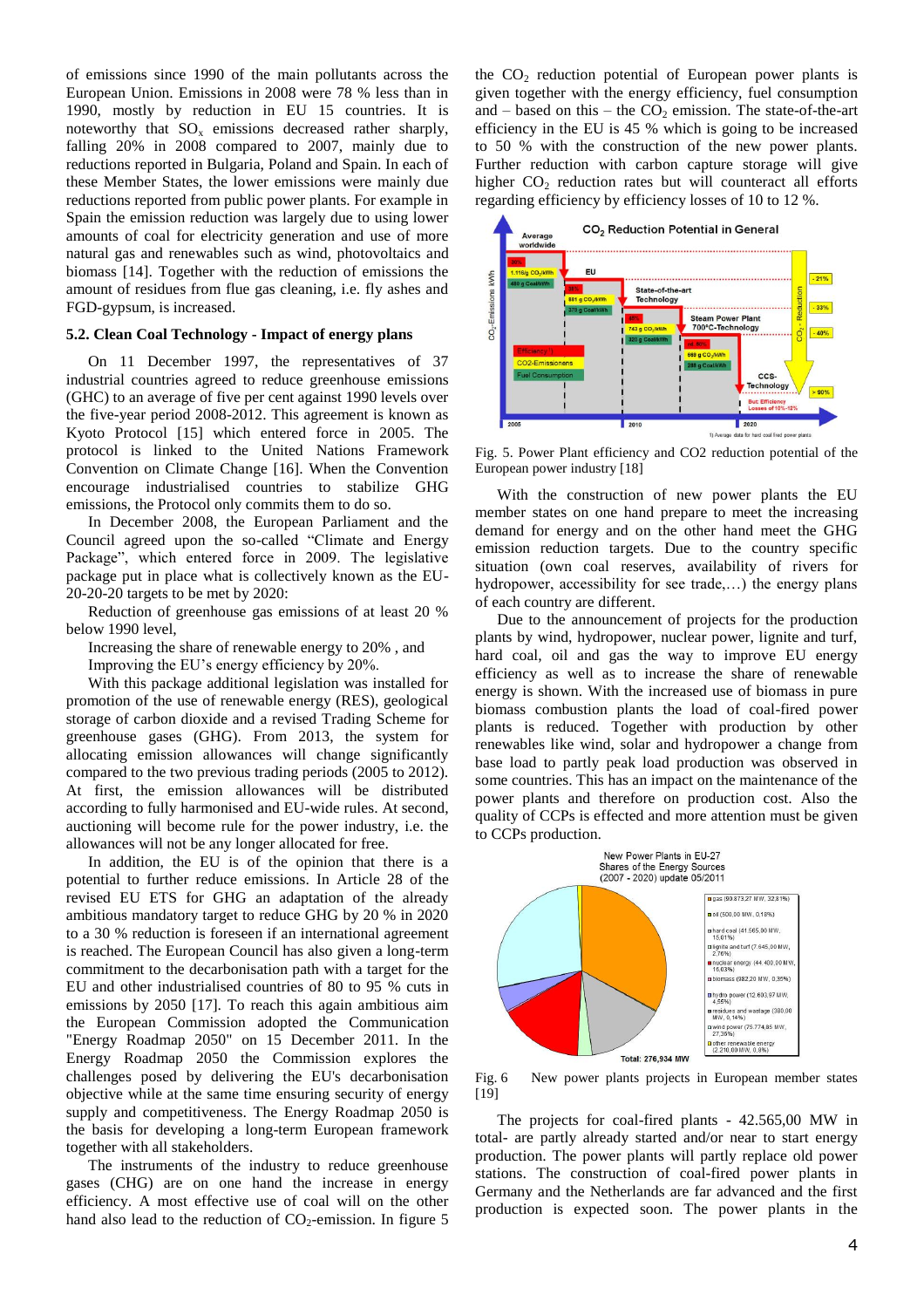Netherlands and Germany for hard coal are all developed are designed to burn import coal as well as for co-combustion of higher shares of co-combustion materials.

Furthermore, coal plays an important role in energy mix in the European countries as most reliable, affordable and safe energy source, especially in Central and Eastern Europe. In single countries the production by coal totals up to 88 %, for the EU 27 member states the share is about 26 %. The role of coal in the national energy mix of EU 27 member states in 2009 is given in figure 7 [20].



Fig. 7. Role of coal in energy mix in European member states in 2009 [20]

About 192 million tonnes of hard and 521 million tonnes of lignite (including a small amount of sub-bituminous coal) were mined and used for power production in Europe in 2010 [21]. In addition, about 237 million tonnes of hard coal were imported. Due to this it is expected that coal will further play an important role in the energy mix of some of the European member states.

#### **6. CONCLUSION**

FGD gypsum is produced in the wet flue gas desulphurisation process of coal-fired power plants and further processed by oxidation, classification, washing and dewatering to deliver a FGD gypsum of high quality which is considered a product by the producers. Over the last years increasing amounts of FGD gypsum were produced which totalled to more than 10 million tonnes in Europe (EU15). In many member states it is completely used as as a raw material replacing natural gypsum, the major part is used in the gypsum industry. Due to the recent revision of the Waste Directive and the new criteria for « by-products » and « endof-waste » the producers consider FGD gypsum a by-product as all criteria are fully met.

The use of FGD gypsum is fully in line with the recently started initiative for a resource efficient Europe as addressed in the e.g. « Flagship initiative under the Europe 2020 Strategy" as it safeguards natural gypsum resources and the environmental impacts related to its mining and processing. But resource efficiency is also addressed to energy production by fossil fuels as coal is a major fuel for energy

and steam production in European coal-fired power plants. Clean Coal Technology in coal-fired power plants today is not only addressed to de- $NO<sub>x</sub>$  and de- $SO<sub>x</sub>$  systems but also to carbon-free production based on carbon capture storage. The higher efficiency of modern coal-fired power plants will be negatively affected when CCS technologies have to be installed. The new power plant projects signal that FGD gypsum will also be produced in the next decades and will serve as a raw material for the gypsum industry. However, due to the impact of all regulations on the production of FGD gypsum a long term forecast cannot be given. The close and beneficial cooperation between the European power industry and the gypsum industry will guarantee that the use of FGD gypsum will further consider the need of producers and users.

## **REFERENCES**

1. **ECOBA:** Statistics on Production and Utilisation of CCPs in Europe (EU 15) in 2009

2. **VGB:** Vom Rauchgasentschwefelungsrückstand zum Qualitätsrohstoff REA-Gips (From Flue Gas Desulphursation Residue to Quality Raw Material FGD gypsum, available in German language only), VGB-TW 710, 2005

3. **EUROGYPSUM:** FGD gypsum - Quality Criteria and Analysis Methods, 2005/2012

4. **Waste Directive** (2008/98/EC) of the European Parliament and the Council of 19 Nov. 2008 on waste and repealing certain Directives, Official Journal of the European Union (L312/3), 22.11.2008

5. **Joint EURELECTRIC/ECOBA Briefing**: Case Study for the Commission's Comm. on By-products and for Guidance on the Revised Waste Framework Directive, 06.2006 (revised 07.2011)

6. **REACH:** Regulation (EC) No 1907/2006 of the European Parliament and of the Council of 18 December 2006 concerning the Registration, Evaluation, Authorisation and Restriction of Chemicals (REACH, Official Journal of the European Union, ISSN 1725-2555 L 396, Volume 49, 30 December 2006

7. **RMI**: Communication from the Commission … Tackling the Challenges in Commodity Markets and on Raw Materials, COM(2011) 25, 2.02 2011

8. **REE**: Communication from the Comission … A resourceefficient Europe – Flagship initiative under the Europe 2020 Strategy, COM(2011) 21, 26.1.2011

9. **IPPC**: Council Directive 96/61/EC of 24 September 1996 concerning integrated pollution prevention control 10. **BAT**: Best Available Techniques, Integrated Pollution

Prevention and Control Reference Document, July 2006; http://eippcb.jrc.ec.europa.eu/reference/lcp.html

11. **LCPD:** DIRECTIVE 2001/80/EC OF THE EUROPEAN PARLIAMENT AND OF THE COUNCIL of 23 October 2001 on the limitation of emissions of certain pollutants into the air from large combustion plants

12. **IED:** Directive 2010/75/EU of the European Parliament and of the Council of 24 November 2010 on industrial emissions (integrated pollution prevention and control) (recast)

13. **E-PRTR**: European Pollutant Release and Transfer Register (E-PRTR); http://prtr.ec.europa.eu/

14. **LRTAP**: European Union emission inventory report 1990–2008 under the UNECE Convention on Long-range Transboundary Air Pollution (LRTAP), EEA Technical Report 7/2010, ISSN 1725-2237